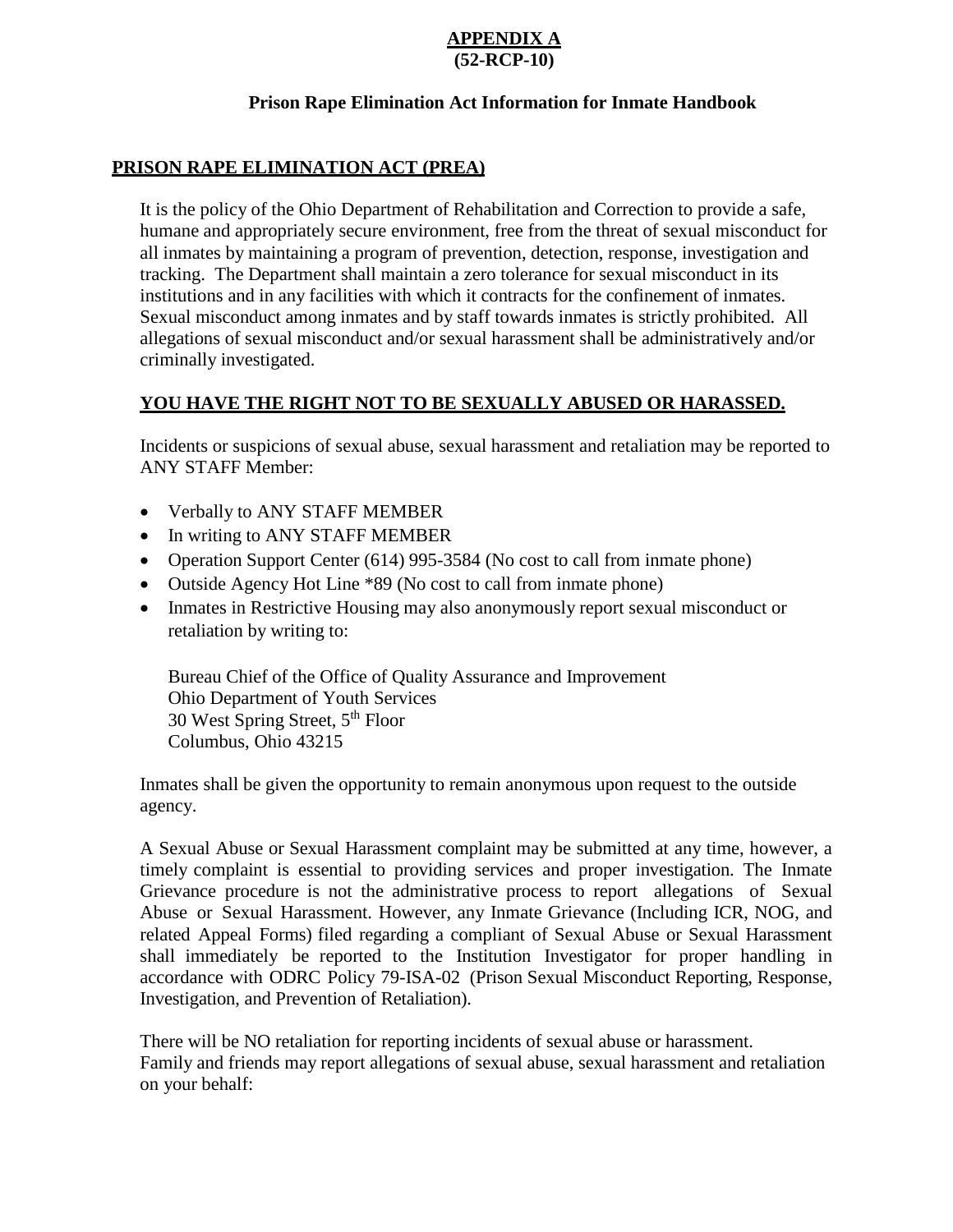- By calling (614) 995-3584
- By emailing [DRC.ReportSexualMisconduct@odrc.state.oh.us](mailto:DRC.ReportSexualMisconduct@odrc.state.oh.us)

Within seven (7) days of your arrival or transfer to an institution, you will watch an Ohio Department of Rehabilitation and Correction, Prison Rape Elimination Act (PREA) education video. The video will inform you of ODRC's zero tolerance policy against sexual misconduct. The video is in English with a deaf interpreter. It also is closed caption with a Spanish outline at the end of the video. If you need additional assistance understanding anything in the PREA inmate education video or institution inmate handbook, see your unit staff.

### **PREVENTION/DETECTION**

All inmates shall be screened and assessed upon admission to the Department and for all subsequent intra-system transfers. All inmates shall be assessed for risk of sexual victimization or abusiveness within seventy-two (72) hours of intake and upon transfer to another institution. These screenings shall be initiated in the PREA Risk Assessment by medical personnel during intake medical assessments and shall be completed by unit management with the seventy-two (72) hour period. No sooner than fifteen (15) days, but no longer than thirty (30) days from the inmate's arrival at any institution, the inmate shall be reassessed regarding their risk of victimization or abusiveness based upon any additional, relevant information received since that last institution's intake screening of the inmate. Unit management shall complete the assessments. As a result of these screenings, inmates shall be assigned a PREA Classification.

The Unit Management Chief or their designees shall make appropriate housing assignments based upon PREA Classifications. The information shall be used to assist in housing, bed, work, education and programming assignments. If it is learned an inmate is subject to substantial risk of imminent sexual abuse, staff shall take immediate action to protect the inmate at risk of victimization.

Mental Health Services shall attempt to conduct an evaluation on all known inmate-oninmate abusers within sixty (60) calendar days of learning of such history and offer treatment when deemed appropriate.

Unless otherwise precluded by Federal, State or local law, medical and mental health practitioners shall be required to report sexual abuse and to inform inmates of the practitioner's duty to report and the limitations of confidentiality at the initiation of services.

#### **OPPOSITE GENDER ANNOUNCEMENTS**

All staff members of the opposite gender, whether assigned to the unit or not, shall make the following announcement upon their arrival in a housing unit: "Male/Female in housing unit." If at any time the staff member leaves and returns to the housing unit, the proceeding announcement shall be repeated. The announcement is only required when an opposite gender staff enters a housing unit where there is not already another opposite gender staff member present. If opposite gender staff remain in the unit during shift change, the announcement shall always be made at the beginning of each shift.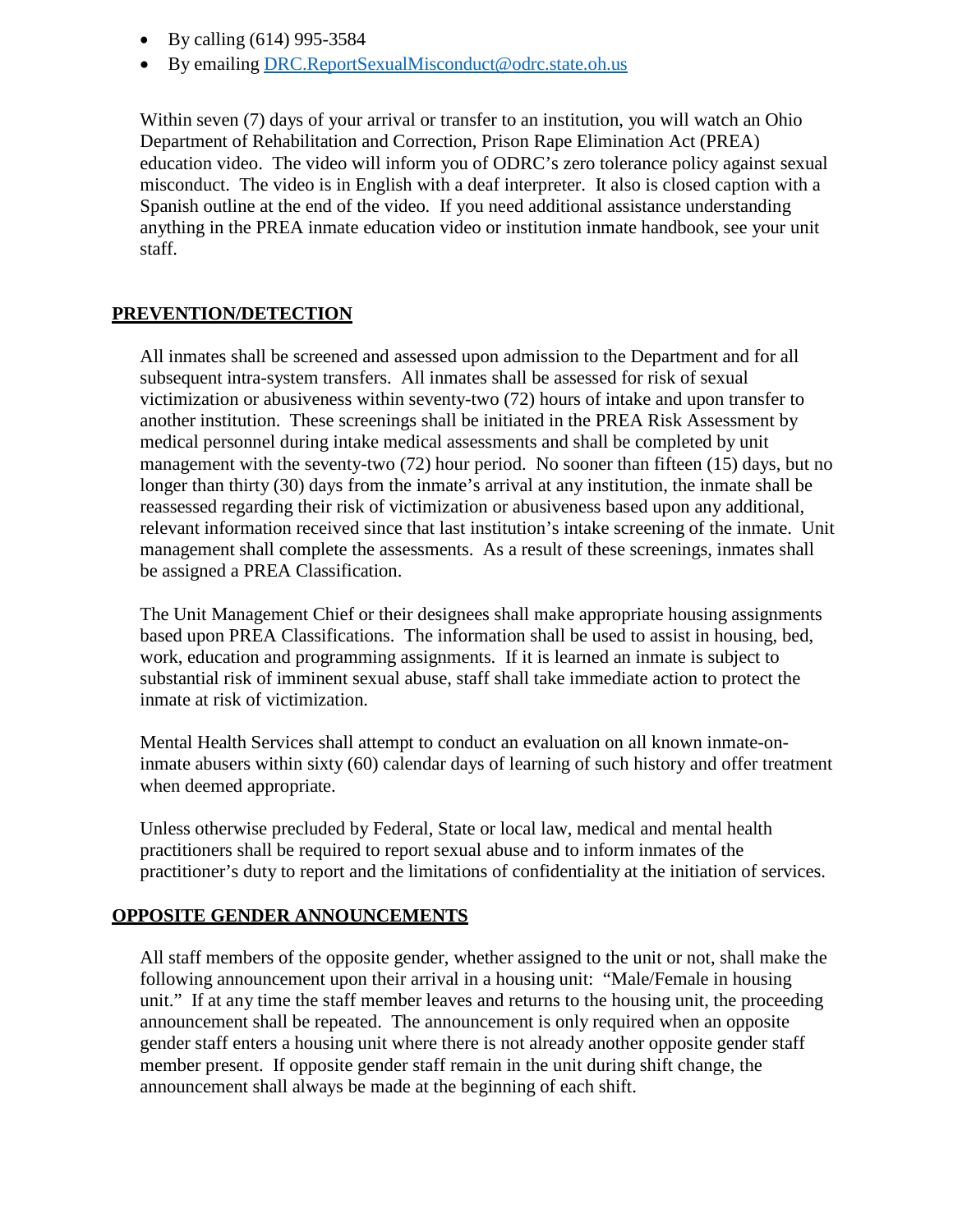All inmate health service departments, Frazier Health Center and Franklin Medical Center Zone A shall only announce once at the beginning of each shift. Opposite gender medical staff are in these units at all times.

Once the facility installs the PREA buzzer at the entrance of each housing unit, it shall replace the verbal announcement with a unique, audible sound which shall be heard at the farthest point within the housing unit. The only exceptions will be from 10:00 pm to 8:00 am, at which time the verbal announcement shall be made instead of the use of the PREA buzzer.

# **SELF-PROTECTION**

Be aware of situations that make you feel uncomfortable. Trust your instincts. If it feels wrong, LEAVE!

Don't let your manners get in the way of keeping yourself safe. Don't be afraid to say "NO" or "STOP IT NOW".

Many sexual abusers choose victims who look like they won't fight back or are emotionally weak. WALK AND STAND WITH CONFIDENCE.

Avoid talking about sex and casual nudity. These things may be considered a come on or make another inmate believe you have an interest in a sexual relationship.

Placing yourself in debt to another inmate may lead to the expectation of repaying the debt with sexual favors. Do not accept commissary items or other gifts from other inmates.

Avoid secluded areas. Position yourself in plain view of staff members. If you are being pressured for sex, report it to a staff member IMMEDIATELY.

## **RESPONSE**

Upon report of an allegation of inmate sexual abuse, staff shall:

- 1. Separate the alleged victim and abuser.
- 2. Request the alleged victim not take any actions that could destroy physical evidence.
- 3. Take appropriate steps to preserve, protect and collect any evidence.

The institution shall make available for the victim a rape crisis center victim advocate if available or a qualified institution victim support person.

## **TREATMENT**

## **Medical Services Responsibilities**

Follow appropriate protocol, assuring appropriate examination, documentation, transport to the local emergency department, testing for sexually transmitted diseases, counseling, prophylactic treatment, follow-up and referral for mental health evaluation.

## **Mental Health Responsibilities**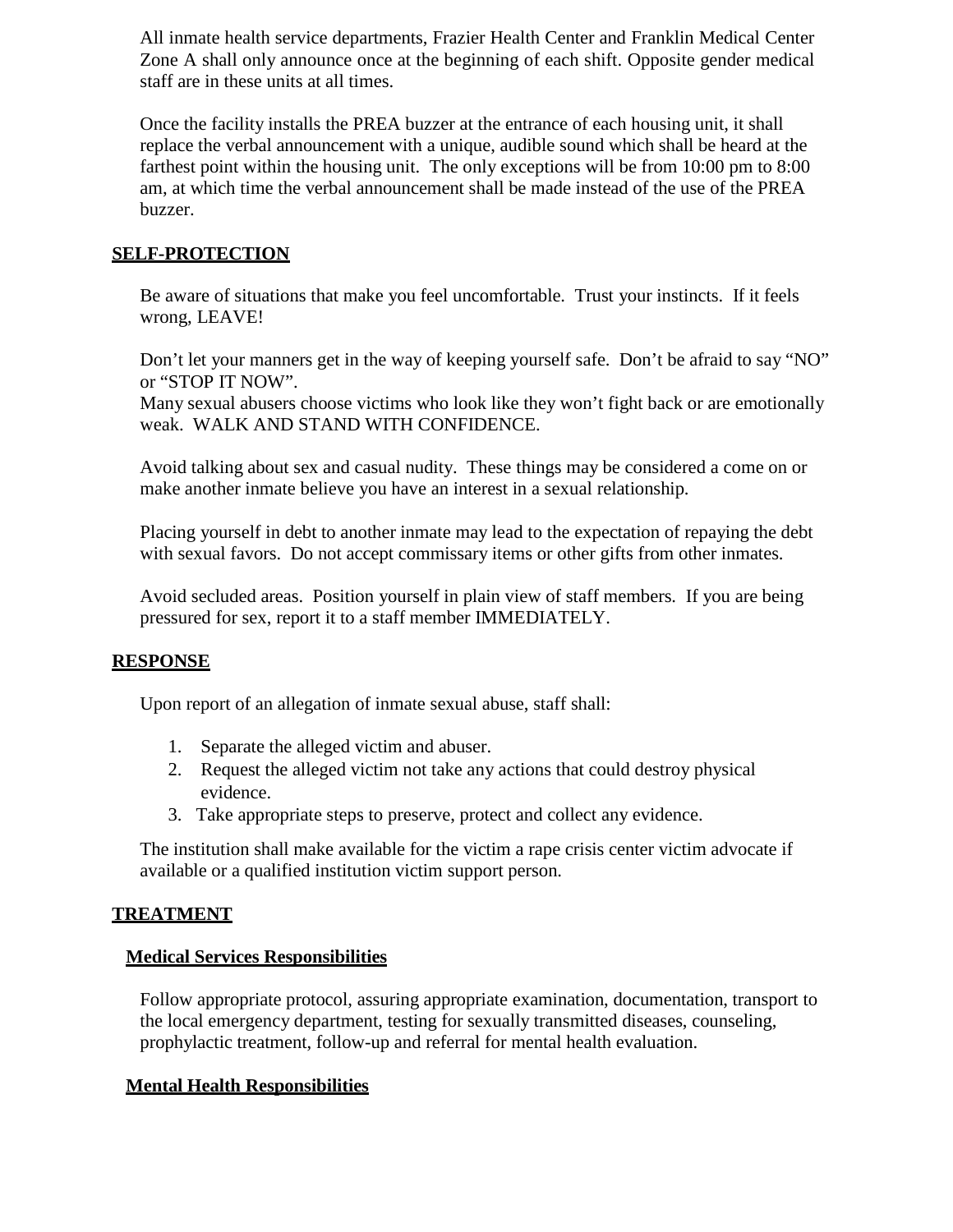Offenders referred to mental health by medical services following an allegation of sexual abuse shall be seen by an independently licensed mental health professional who shall complete further screenings or assessments consistent with Department policy.

The victim shall be offered medical and mental health evaluations and treatment as appropriate. Treatment shall be provided to the victim at no charge.

The victim shall be given access to victim advocates for emotional support, if needed, by providing them with mailing addresses and telephone numbers, including toll-free hotline numbers of Local, State or National victim advocacy or rape crisis organizations. This information shall be provided to the unit staff for communication to the inmates. Telephone calls to outside support services shall be provided in as confidential a manner as possible.

The institution shall protect all inmates and staff who report sexual misconduct or cooperate with sexual misconduct investigations from retaliation by other inmates or staff. Emotional support services shall be offered to inmates or staff who fear retaliation for reporting sexual misconduct or for cooperating with investigations.

### **MEDICAL AND MENTAL HEALTH FOLLOW-UP**

If the assessment indicates the inmate is at risk or has experienced prior sexual victimization, whether it occurred in an institution setting or in the community, staff shall offer a follow-up meeting with a medical or mental health practitioner with fourteen (14) calendar days of the intake screening. This may be accomplished by the inmate requesting the service at the time of the assessment or by forwarding a kite to the medical or mental health departments.

If the assessment indicates the inmate is at risk or had previously perpetrated sexual abuse, whether it occurred in an institution setting or in the community, staff shall offer a follow-up meeting with a mental health practitioner within fourteen (14) calendar days of the intake screening. This can be accomplished by the inmate requesting the service at the time of the assessment or by forwarding a kite to the mental health departments.

#### **INVESTIGATIONS**

All reports of sexual misconduct and retaliation shall be investigated and the findings documented in writing.

No institution shall require an inmate who alleges sexual abuse to submit to a polygraph examination or other truth-telling device as a condition for proceeding with the investigation of such an allegation.

The institution investigator shall monitor all cases of retaliation.

A final decision on all allegations of sexual misconduct shall be issued by the institution investigator within ninety (90) calendar days of the initial filing.

If ninety (90) calendar days is not sufficient to make an appropriate decision, the institution investigator may extend the decision up to seventy (70) calendar days. The inmate shall be notified in writing of such extension and provide a date by which a decision shall be made.